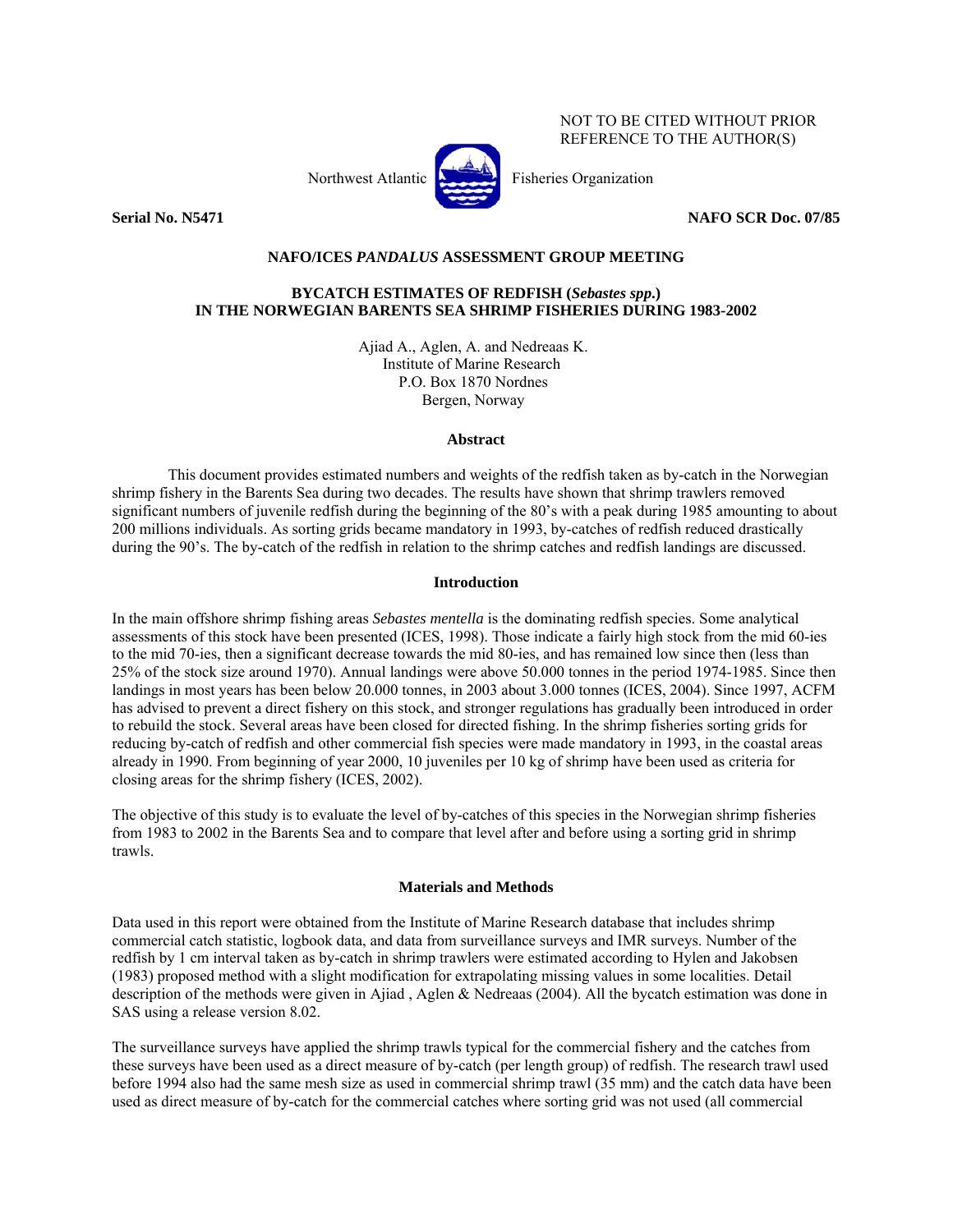catches before 1990 and offshore catches in 1990-1992). For 1993 (and those commercial tows with sorting grid in the years 1990-1992), the research trawl data were converted according to a grid selection curve for redfish fitted to data reported by Isaksen et al. (1990). In 1994 and later years a 20 mm cod end has been used in the research trawl and an additional conversion for the ratio between the redfish selection curve for 20 mm and 35 mm cod ends has been used. Here the assumptions were made that  $L50$ (cm)=2.63\*mesh size (cm) and  $L25=0.8*L50$  and L75=1.2\*L50. Figure 2 shows the resulting mesh selection curves and Figure 2 shows the factors used for converting research trawl catch to commercial trawl catch. To eliminate research trawl data from areas where commercial fishing is unlikely, all research data with less than 1 kg shrimp catch was excluded. Since redfish catch is expressed pr kg shrimp this criteria also reduce some random effects caused by low numbers in the denominator.

#### **Results and Discussion**

Table 1 shows the estimated number of redfish by length group caught annually in the shrimp fishery. It is seen that both the total amount and the length compositions varies considerably between years. This is also illustrated in Figure 3. Large variations could be caused by scarce data on catch composition, and a few occasions with large bycatches among the survey data could make strong impact on the annual total. For instance is the estimated by-catch in 1986 surprisingly low compared to the years before and the years after. The more long term trends are, however, rather clear; the by-catches have decreased, and all large redfish disappeared from the catches after the sorting grid was introduced. Figure 4 compares the average over the years 1983-1991 and the average for 1993-2002. 1992 is shown separately and appears as a kind of transition year.

Judging from these results it seems that the sorting grid has been very effective in removing all redfish above 20 cm from the catches. Comparison between the surveillance data and the converted research trawl data should be done to test how good these conversions are.

According to the grid selection curve (identical to Res. tr. 93 in Figure 2) the grid is not able to reduce very much the by-catch of redfish below 10 cm. The observed reduction of these size groups could be partly caused by more closed areas, but presumably it is mainly caused by the reduced abundance of these size groups over the years, as observed both in the 0-group survey (Figure 8) and in the winter bottom trawl survey (Table 2). Decreased abundance most probably contributes to the reduced by-catch of all size groups below 20 cm.

The total by-catch of redfish was about 20.000 tonnes during some years (1984, 1985, 1989). This is high compared to the redfish landings those years. Since 1993 the redfish by-catch has been well below 1000 tonnes. The by-catch rate in this shrimp fishery over the considered period shows a maximum of 0.36 kg redfish per kg shrimp (1989). Compared to many shrimp fisheries around the world even this maximum value is low. The lowest value in this series of estimated redfish by-catch is 2 grams per kg shrimp (1998).

### **References**

Ajiad, A., Aglen, A., and Nedreaas, K. 2004. Cod by-catch mortality from the Barents Sea shrimp fishery 1983- 2002. WD 24 to AFWG 2004.

Аnоn. 2004. Survey report from the Joint Norwegian/Russian ecosystem survey in the Barents Sea August-October 2004, Volume 1. IMR/PINRO Joint Report Series, No. З/2004. ISSN 1502-8828. 68 pp.

ICES 1998. Report of the Arctic Fisheries Working group, ICES Headquarters 20-28 August 1997. ICES CM 1998/Assess:2. 366 pp.

ICES 2002. Report of the Arctic Fisheries Working group, ICES Headquarters 16-25 April 2002. ICES CM 2002/Assess:18. 451 pp.

ICES 2004. Report of the Arctic Fisheries Working group, ICES Headquarters 4-13 May 2004. ICES CM 2004/ACFM:28. 483 pp.

Isaksen, B., Valdemarsen , J. and Larsen R. 1990. Reduction of fish bycatch in shrimp trawl using a solid separator grid in the aft belly. ICES. C.M. 1990/B:47.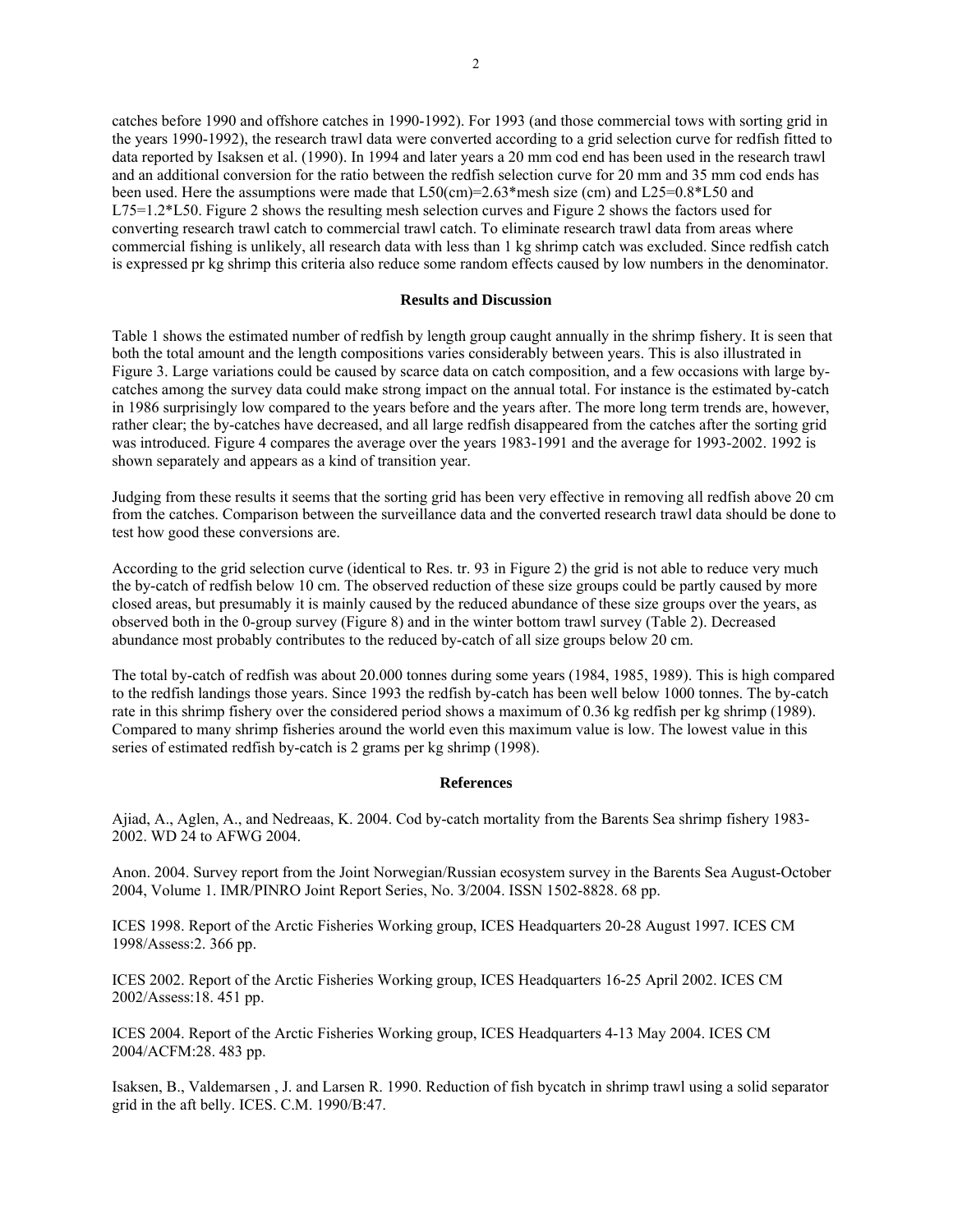| L(cm) | 1983  | 1984              | 1985 1986             |      | 1987 1988       |                   | 1989                  |            | 1990 1991  | 1992 1993 1994 1995 1996 1997 1998 1999 2000 2001 2002 |                                                                                                            |                |                   |                                      |           |                   |                              |      |           |               |
|-------|-------|-------------------|-----------------------|------|-----------------|-------------------|-----------------------|------------|------------|--------------------------------------------------------|------------------------------------------------------------------------------------------------------------|----------------|-------------------|--------------------------------------|-----------|-------------------|------------------------------|------|-----------|---------------|
| 3     | 0.00  | 0.00              | $0.00 -$              | 0.00 |                 | $0.00 \quad 0.00$ | 0.00                  | 0.02       | 0.00       |                                                        | $0.00\quad 0.00\quad 0.00\quad 0.00\quad 0.00\quad 0.00\quad 0.00\quad 0.00\quad 0.00\quad 0.00\quad 0.00$ |                |                   |                                      |           |                   |                              |      |           |               |
| 4     | 0.00  | 0.00              | 0.00                  | 0.00 |                 | $0.00 \pm 0.00$   | 0.27                  | 0.00       | 0.00       | 0.01                                                   | $0.00\ 0.00\ 0.00\ 0.00$                                                                                   |                |                   |                                      | 0.00      |                   | $0.00 \pm 0.00$              | 0.00 | 0.00      | 0.01          |
| 5     | 0.06  | 0.00              | 0.00                  | 0.00 | $0.00 -$        | 0.23              | 1.03                  | 0.08       | 0.91       |                                                        | $0.05$ 0.00 0.00 0.01                                                                                      |                |                   | $0.00 \, 0.00$                       |           | $0.00 \quad 0.07$ |                              | 0.00 | 0.17      | 0.00          |
| 6     | 0.53  | 0.10              | 0.01                  | 0.10 | $0.00 -$        | 1.85              | 4.56                  | 0.17       | 1.64       |                                                        | $0.64$ 0.16 0.09                                                                                           |                | $0.12 \quad 0.21$ |                                      | 0.01      |                   | $0.00\;\;2.15$               | 0.06 | 0.30      | 0.00          |
| 7     | 1.80  | 0.94              | 0.21                  | 0.42 | 0.01            |                   | 5.97 14.79            |            | 2.76 11.44 |                                                        | 2.56 0.47 0.24 0.31                                                                                        |                |                   |                                      | 1.81 0.40 |                   | $0.00\text{ }2.69$           | 0.15 |           | 0.57 0.09     |
| 8     | 537   | 4.64              | 0.93                  | 0.44 |                 |                   | 0.02 3.55 2.8.90      | 6.24       | 5.89       |                                                        | 2.94 0.41 0.20 0.17                                                                                        |                |                   |                                      | 6.81 0.60 |                   | 0.00 0.83 0.39               |      | 0.73      | 0.45          |
| 9     | 1.70  | 7.10              | 2.12                  | 0.09 | 0.02            |                   | 1.01 17.81            | 9.19       |            | 1.88 10.42 0.80 0.64 0.05 8.30 2.75                    |                                                                                                            |                |                   |                                      |           |                   | 0.07 0.65                    | 1.61 | 191       | 0.88          |
| 10    | 3.79  | 935               | 2.80                  | 0.03 | 0.09            | 1.42              | 8.68                  | 7.22       |            | 1.11 15.29 1.49 0.53 0.06 2.37 6.40                    |                                                                                                            |                |                   |                                      |           |                   | 0.22 0.66 3.96               |      | 1 1 3     | 0.82          |
| 11    | 0.62  | 7.96              | 3.13                  | 0.25 |                 | $0.08$ 0.60       | 5.70                  | 7.50       |            | 2.31 10.14 2.81 2.01 0.08 1.71 5.38 0.65 0.44 3.13     |                                                                                                            |                |                   |                                      |           |                   |                              |      |           | 1.34 0.31     |
| 12    |       |                   | 1.64 22.25 10.82 0.28 |      |                 | $2.00 \quad 0.50$ |                       | 5.47 10.65 | 2.57       |                                                        | 5.56 4.04 3.08 0.06 2.34 3.36 0.72 0.16 2.63                                                               |                |                   |                                      |           |                   |                              |      |           | 1.35 0.22     |
| 13    |       |                   | 1.46 20.66 15.24 1.00 |      |                 | 1.34 0.52         | 2.19                  | 5.90       | 2.88       | 5.31                                                   | 2.88 3.92                                                                                                  |                |                   | 0.14 0.94 1.71                       |           |                   | 0.84 0.47                    | 0.43 | 0.82      | 0.45          |
| 14    | 2.68  |                   | 4 11 12 64 1 15       |      | 1.78            | 0.42              | 2.48                  | 3.18       | 5.72       |                                                        | 3.65 1.83                                                                                                  | 5.25 0.33 0.16 |                   |                                      | 1.52      |                   | 0.41 0.41 0.34               |      |           | 0.43 0.55     |
| 15    | 3.07  | 2.04              | 6.26                  | 2.39 | 7.04            | 0.46              | 1.80                  | 1.73       | 5.91       |                                                        | 4.76 4.79                                                                                                  | 3.50 0.41      |                   | 0.13                                 | 1.09      |                   | 0.18 0.59                    | 0.41 | 0.71      | 0.41          |
| 16    | 6.08  | 0.33              | 6.63                  |      | 3.90 23.00      | 1.57              | 1.31                  | 0.82       | 2.31       |                                                        | 5.15 0.81                                                                                                  |                | 1.84 0.35 0.03    |                                      | 0.28      |                   | $0.09$ $0.62$ $0.69$         |      |           | 1.64 0.18     |
| 17    | 15 13 | 2.74              |                       |      | 8.29 2.91 26.45 | 2.17              | 6.82                  | 1.08       | 1.70       |                                                        | 4.95 0.51 1.24 0.14 0.02 0.27                                                                              |                |                   |                                      |           |                   | $0.02 \quad 0.34 \quad 0.61$ |      |           | 1 10 0 11     |
| 18    | 6.60  | 0.17              | 0.42                  |      | 1 33 21 11      | 4.33              | 8.92                  | 0.83       | 0.63       |                                                        | 3.52 0.47 0.13 0.02 0.06 0.00 0.00 0.76 0.35                                                               |                |                   |                                      |           |                   |                              |      |           | 1.34 0.03     |
| 19    | 4.72  | 2.23              | 3.05                  | 0.56 | 7.13            | 5.65              |                       | 8.03 13.78 | 0.41       |                                                        | 1.46 0.27                                                                                                  |                |                   | $0.04$ 0.01 0.05 0.00                |           |                   | 0.00 0.23                    |      | 0.36 0.28 | 0.01          |
| 20    | 3.22  | 6.55              | 6.04                  | 0.32 | 3.43            | 6.46              | 4.13                  | 0.68       | 0.41       |                                                        | $0.61 \cdot 0.11$                                                                                          |                |                   | $0.00 \quad 0.00 \quad 0.11$         | 0.00      |                   | $0.00 \quad 0.09$            | 0.16 |           | $0.27 \ 0.00$ |
| 21    | 3.23  | 5.82              | 5.53                  | 0.11 | 1.27            | 2.93              | 6.21                  | 1.17       | 0.22       |                                                        | 0.30 0.04 0.00 0.00 0.07 0.00 0.00 0.01 0.05                                                               |                |                   |                                      |           |                   |                              |      | 0.00      | 0.00          |
| 22    | 3.83  | 3.43              | 6.79                  | 0.10 | 2.89            |                   | 2.15 18.24            | 0.81       | 0.17       |                                                        | $0.37$ 0.00 0.00 0.00 0.06 0.00                                                                            |                |                   |                                      |           |                   | $0.00 \quad 0.00$            | 0.15 | 0.00      | 0.00          |
| 23    | 347   |                   | 3.63 14.78            | 0.33 | 127             | 1.38              | 6.61                  | 0.94       | 0.26       |                                                        | $0.15\ 0.00\ 0.00\ 0.00\ 0.06\ 0.00$                                                                       |                |                   |                                      |           |                   | $0.00 \quad 0.00$            | 0.02 | 0.00      | 0.00          |
| 24    | 1.60  |                   | 4.96 23.90            | 0.20 | 1.70            |                   | 1.12 10.72            | 1.29       | 0.50       | 0.27                                                   | 0.00                                                                                                       |                | $0.00 \quad 0.00$ | 0.01                                 | 0.00      |                   | $0.00 \quad 0.00$            | 0.00 | 0.00      | 0.00          |
| 25    | 1.54  |                   | 3.86 23.48 0.29       |      | 2.15            | 0.83              | 9.19                  | 1.59       | 0.26       | 0.15                                                   | 0.00 0.00 0.00                                                                                             |                |                   | 0.00                                 | 0.00      |                   | 0.00 0.00                    | 0.00 | 0.00      | 0.00          |
| >25   |       | 18.95 53.87 44.56 |                       | 1.60 |                 |                   | 7.41 0.96 24.98 16.22 |            | 1.44       |                                                        | $0.00 \quad 0.00$                                                                                          |                |                   | $0.00\quad 0.00\quad 0.00\quad 0.00$ |           |                   | $0.00 \quad 0.00$            | 0.00 | 0.00      | 0.00          |
| Sum   | 91    | 167               | 198                   | 18   | 110             | 46                | 199                   | 94         | 51         | 78                                                     | 22                                                                                                         | 23             | $\mathfrak{D}$    | 25                                   | 24        | 3                 | 11                           | 15   | 14        | 5             |
| 000T  | 9.0   | 17.8              | 25.5                  | 1.3  | 8.8             | 3.3               | 16.7                  | 6.8        | 1.3        | 2.2                                                    | 0.7                                                                                                        | 0.7            | 0.1               | 0.3                                  | 0.4       | 0.1               | 0.2                          | 0.4  | 0.5       | 0.1           |

Table 1. Estimated number (millions) of redfish caught in the shrimp fishery by length group and year. Sum and estimated catch weight (000 tonnes) are given at the bottom rows.

Table 2. Swept are index by length for *S. mentella* in the winter bottom trawl survey 1986-2005.

|                   | Length group (cm) |           |       |           |       |       |                    |       |        |       |  |
|-------------------|-------------------|-----------|-------|-----------|-------|-------|--------------------|-------|--------|-------|--|
| Year              | 5-9               | $10 - 14$ | 15-19 | $20 - 24$ | 25-29 | 30-34 | 35-39              | 40-44 | > 45   | Total |  |
| 1986              | 81.3              | 151.9     | 205.4 | 87.7      | 169.2 | 129.8 | 87.5               | 23.6  | 13.8   | 951   |  |
| 1987              | 71.8              | 25.1      | 227.4 | 56.1      | 34.6  | 11.4  | 5.3                | 1.1   | 0.1    | 433   |  |
| 1988              | 587.0             | 25.2      | 132.6 | 182.1     | 39.6  | 50.1  | 47.9               | 3.6   | 0.1    | 1070  |  |
| 1989              | 622.9             | 55.0      | 28.4  | 177.1     | 58.0  | 9.4   | $\boldsymbol{8.0}$ | 1.9   | 0.3    | 962   |  |
| 1990              | 323.6             | 304.5     | 36.4  | 55.9      | 80.2  | 12.9  | 12.5               | 1.5   | 0.2    | 830   |  |
| 1991              | 395.2             | 448.8     | 86.2  | 38.9      | 95.6  | 34.8  | 24.3               | 2.5   | 0.2    | 1123  |  |
| 1992              | 139.0             | 366.5     | 227.1 | 34.6      | 55.2  | 34.4  | 7.5                | 1.8   | 0.5    | 867   |  |
| 1993              | 30.8              | 592.7     | 320.2 | 116.3     | 24.2  | 25.0  | 6.3                | 1.0   | $^{+}$ | 1117  |  |
| 1994              | 6.9               | 258.6     | 289.4 | 284.3     | 51.4  | 69.8  | 19.9               | 1.4   | 0.1    | 979   |  |
| 1995              | 263.7             | 71.4      | 637.8 | 505.8     | 90.8  | 68.8  | 31.3               | 3.9   | 0.5    | 1674  |  |
| 1996              | 213.1             | 100.2     | 191.2 | 337.6     | 134.3 | 41.9  | 16.6               | 1.4   | 0.3    | 1037  |  |
| $1997^2$          | 63.2              | 120.9     | 24.8  | 278.2     | 271.8 | 70.9  | 39.8               | 5.2   | 0.1    | 875   |  |
| 1998 <sup>2</sup> | 1.3               | 88.2      | 62.5  | 101.0     | 203.2 | 40.4  | 12.9               | 1.1   | 0.2    | 511   |  |
| 1999              | 2.2               | 6.8       | 68.2  | 36.8      | 167.4 | 71.3  | 21.0               | 3.1   | 0.1    | 374   |  |
| 2000              | 9.0               | 12.7      | 39.4  | 76.8      | 141.9 | 97.1  | 26.6               | 6.9   | 1.5    | 412   |  |
| 2001              | 9.3               | 22.5      | 7.0   | 54.9      | 77.4  | 73.2  | 9.4                | 0.6   | 0.1    | 254   |  |
| 2002              | 16.1              | 7.2       | 19.1  | 41.7      | 103.9 | 113.7 | 22.9               | 1.4   | $^{+}$ | 326   |  |
| 2003              | 3.9               | 3.9       | 10.0  | 12.4      | 70.8  | 199.8 | 46.9               | 6.0   | 0.3    | 354   |  |
| 2004              | 2.2               | 3.0       | 6.9   | 18.5      | 32.9  | 86.7  | 31.8               | 2.0   | 0.1    | 184   |  |
| 2005              | -                 | 6.3       | 7.3   | 10.7      | 28.4  | 153.4 | 86.6               | 3.9   | 0.2    | 297   |  |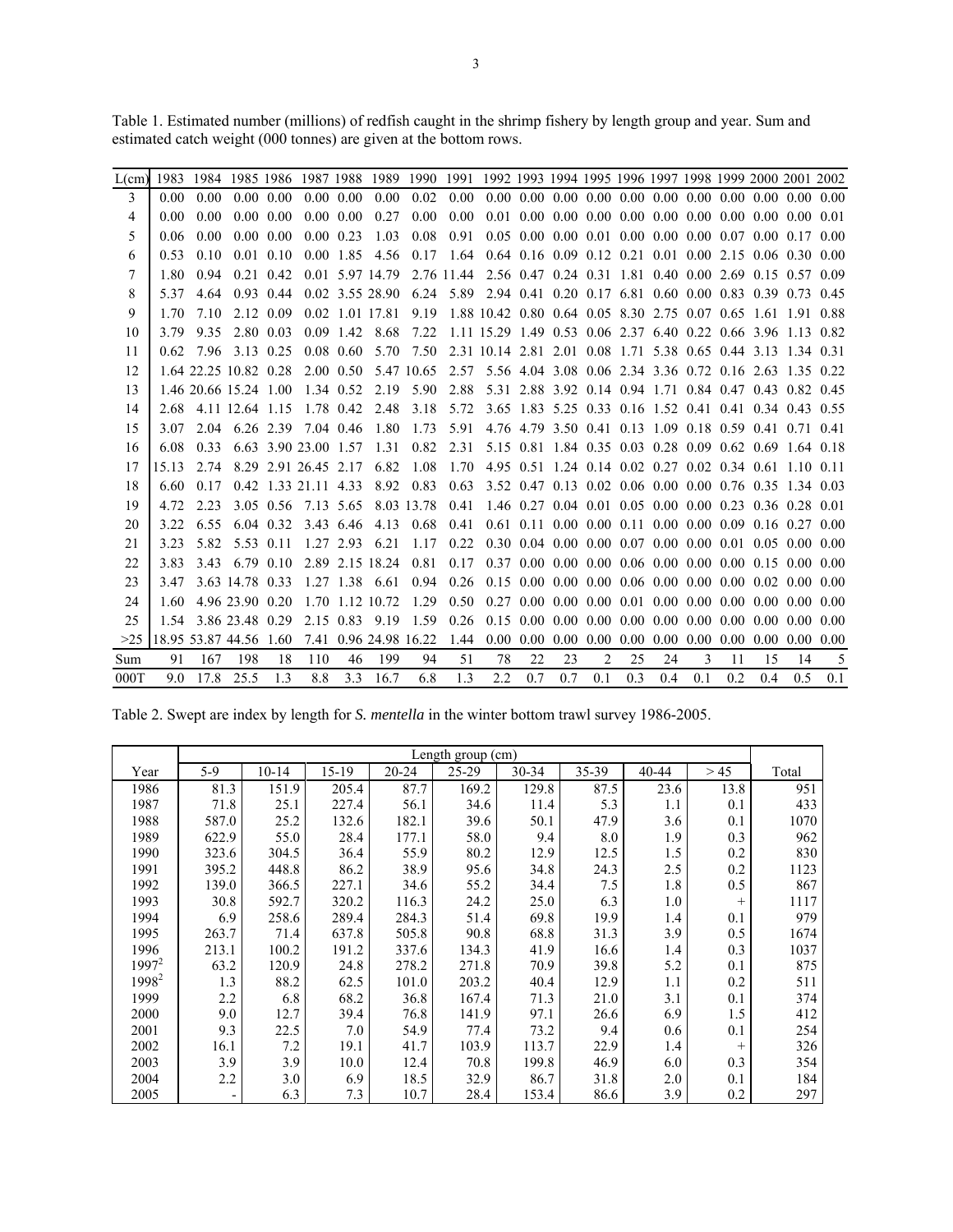

Figure 1. Assumed cod end selection curve for redfish for the research trawl used in 1994 and later (20mm cod end) and for commercial shrimp trawl and research trawl before 1994 (35 mm cod end).



Figure 2. Conversion factors from research trawl to commercial trawl with sorting grid. The curve labelled Res. tr. 93 is fitted to the grid selection data from Isaksen et al. (1990). This was also applied for converting to coastal commercial vessels using sorting grid in the years 1990-1992. No conversion for the catches before 1990.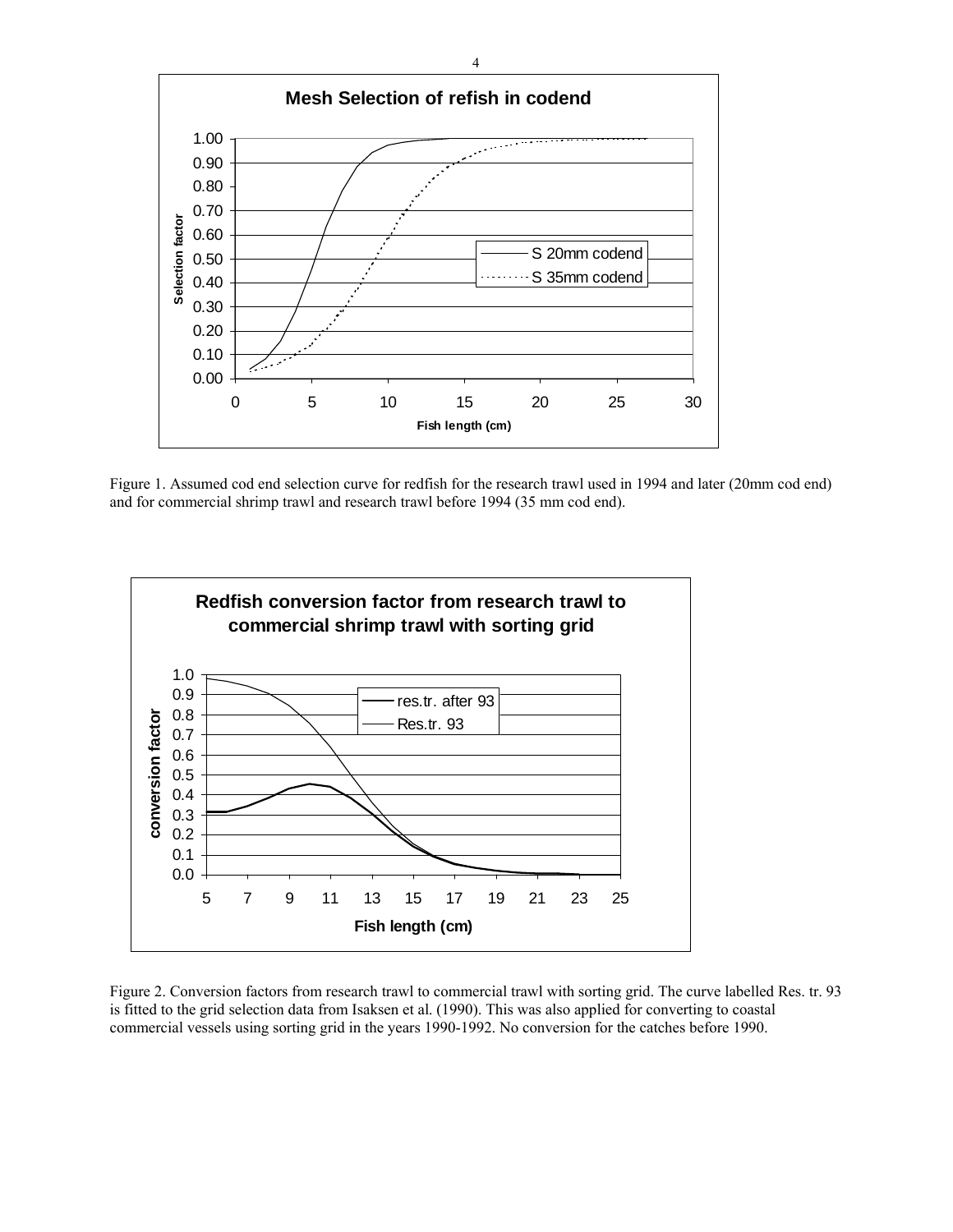

Figure 3. Redfish by-catch by year and length group (same data as Table 1).



Figure 4. Average by-catch by length group for the periods 1983-1991 and 1993-2002 compared with the single year 1992.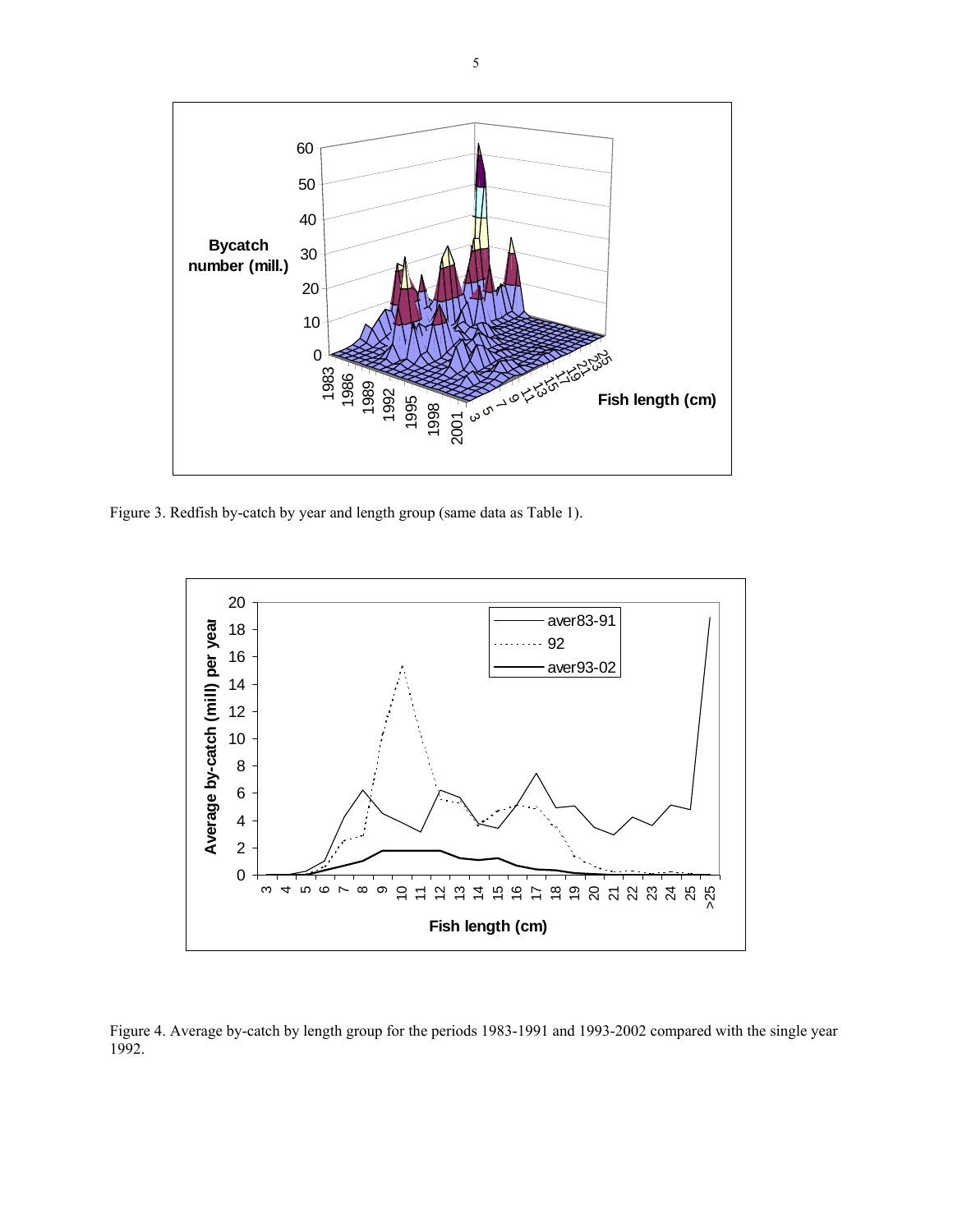

Figure 5. Total number of redfish caught by year in the Norwegian shrimp fishery (columns) and bycatch number per kg shrimp (line).



Figure 6. Redfish by-catch compared to commercial catch of shrimp.